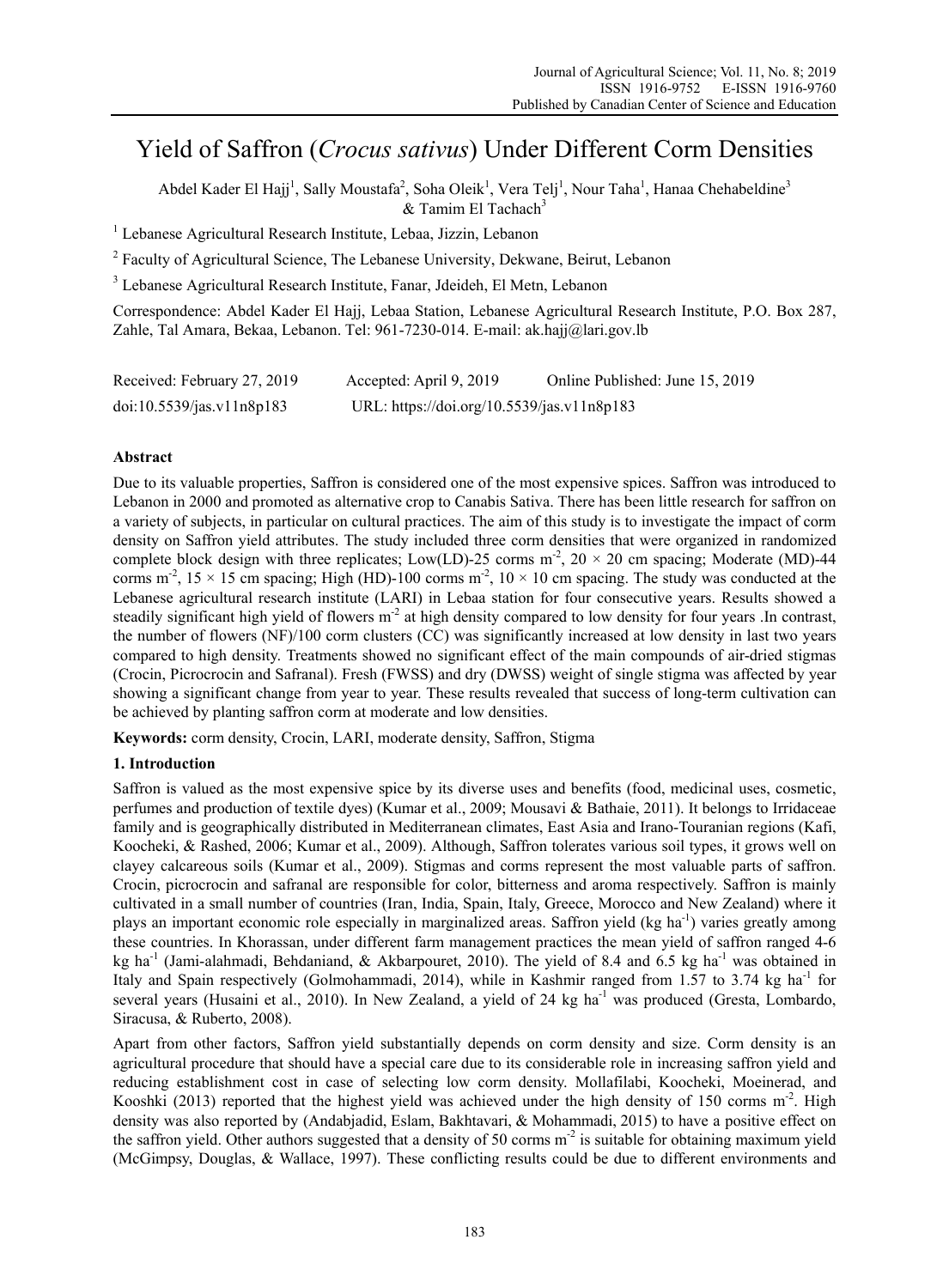farm management under which these studies were conducted. Other agricultural practices such as fertilization, weed management and control of rodent animals are essential for obtaining high saffron yield.

In Lebanon Saffron was considered and promoted in the late 1980s and 1990s as alternative crop to Canabis Sativa (El Takach et al., 2017). Several attempts to introduce this crop have been made and trials have taken place in different localities. However, Saffron cultivation in Lebanon and despite appropriate weather and geographical conditions, did not reach the desired target (level of producing countries). Until recently, there were little researches on Saffron in Lebanon. Several research programs aimed at developing saffron cultivation in Lebanon including this study were initiated by the Lebanese Agricultural Research Institute (LARI). Our goal is to determine the optimum corm density for saffron cultivation in clayey calcareous soils under field conditions.

## **2. Material and Methods**

The study was carried out from 2013 to 2016 at the Lebanese Agricultural research Institute-Lebaa station (33°32.681′ North, 35°27.088′ East, 354 m a.s.l., 650 mm rainfall). The corms with relatively moderate homogeneity were planted on August .The study was organized in randomized complete block design with three replicates. Corms were planted at three densities (high density (HD) 100 corms m<sup>-2</sup>, Moderate (MD) 100 corms 2.25 m<sup>-2</sup>, low (LD) 100 corms 4 m<sup>-2</sup>). 100 corms were allocated to each experimental unit and organized in randomized block design with three replicates. Flowers were collected early in the morning. The separated stigmas (red part of stigmas) were dried under ambient lab temperature. Number of flowers (NF) per 100 corm clusters CC (each cluster was grown from one mother corm) and per  $m<sup>2</sup>$  were recorded. Fresh (FWS) and dry (DWS) weight of stigmas/100 corm clusters (CC) and  $m^2$ , fresh and dry weight of single stigma were weighted on a prices digital balance up to 0.000 g accuracy. The components of air-dried stigmas (Crocin, Picrocrocin and Safranal) were determined according to ISO 3632-2:2010 test method by using UV-vis spectrophotometer. The results for these three compounds were obtained by direct reading of the specific absorbance at three wavelengths (257 nm-picrocrocin, 330 nm-Safranal, 440 nm crocin). Repeated measure of anova using mixed procedures was performed in SAS 9.2 for Windows (SAS Institute Inc., Cary, NC, USA) to evaluate the effect of treatments on yield parameters. Tukey's multiple comparisons test of significance at  $p = 0.05$  was used to evaluate differences between these groupings at individual year.

### **3. Results and Discussion**

The collected data over 4 years of experiment were analyzed by mixed procedures for repeated measures.

Figure 1 depicts the yield pattern of the number of flowers (NF)/100 corm clusters (CC) over four years as affected by corm density. The results showed that the NF/100 CC was significantly affected by treatments (planting density) *F* (2,4) = 6.65, *p* = 0.0535, year *F* (3,6) = 65.43, *p* < 0.0001 and their interaction *F* (6,11) = 7.82, *p* = 0.0019. This indicates that the three planting densities were affecting NF differently over years. No significant effect of corm density was observed during the first year (2013). High density (HD) in 2014, showed a significant difference compared to low density (LD). In the following two years (2015 and 2016), low density yielded a significantly high NF/100 CC compared to high density (Figure 1). This pattern of growth is referred to the competition for nutrient among corms planted at high density. Competition for nutrient was reported to cause stress for plants (Craine & Dybzinsky, 2013). A research study regarding the effect of corm density on saffron yield was conducted by Yua and Nihmeah (2004) in Bekaa valley (Lebanon). Although the geographical and environmental conditions of the site of this study differ, they reported similar results regarding positive effect of low density. Our results agree with the findings obtained by Singh and Ahuja (2012); Singh and Shamra (2017); Alonso and Diaz-Marta (2006). Seyyedi, Ebrahimian, and Rezaei-Chiyaneh (2018) reported that high densities have a negative effect on daughter corms, through increasing competition for nutrients.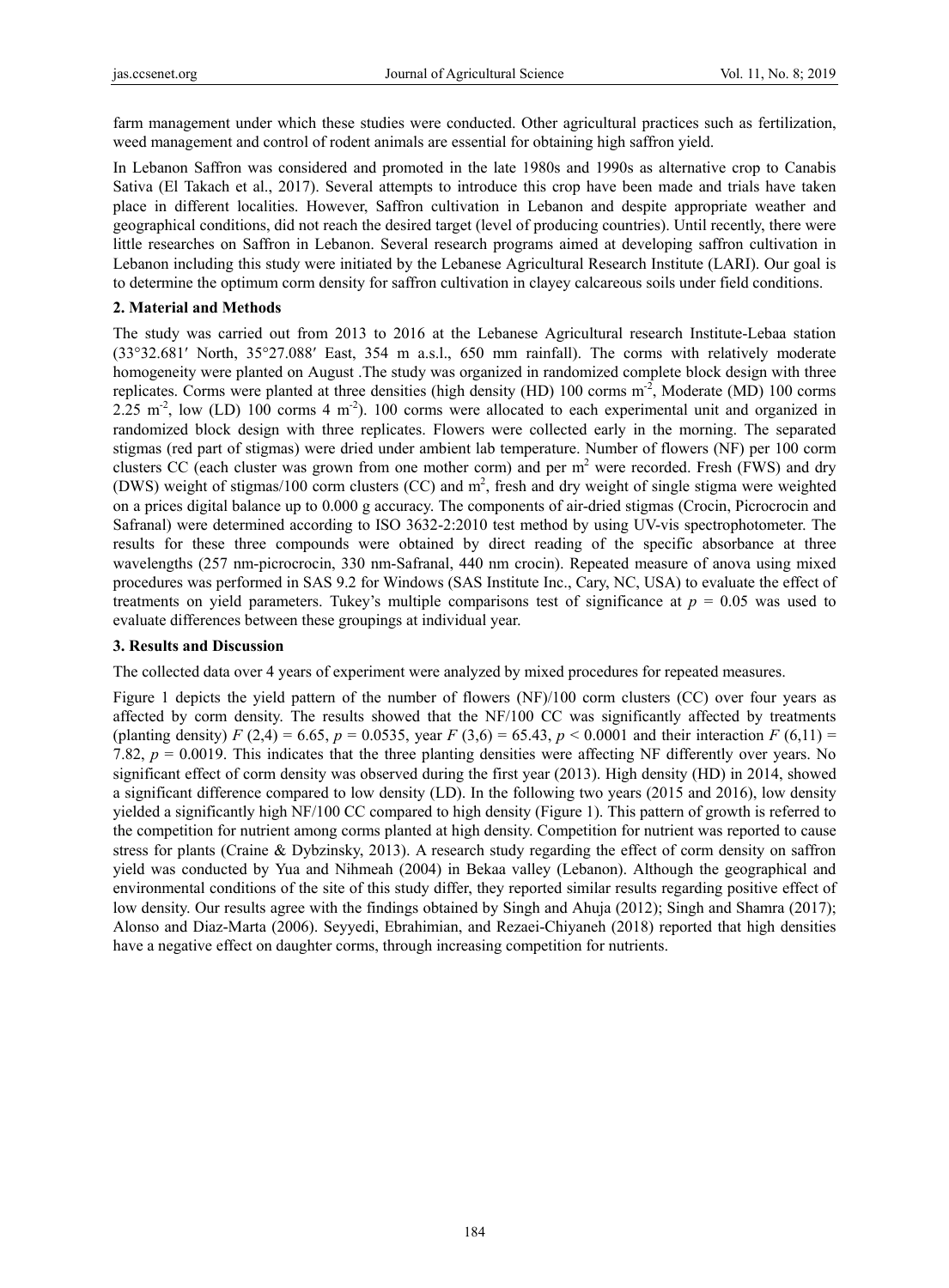

Figure 1. Number of flowers/100 corm clusters (CC) as affected by corm density through four years of cultivation at the Lebanese Agricultural Research Institute (LARI) in Lebaa region

In contrast, corms planted at high density produced a steadily higher NF per unit area (UA) compared to low and moderate densities (Figure 2). This was indicated by mixed procedures that revealed significant effect of treatments  $(F(2,4) = 115.98, p = .0003)$ , year  $(F(3,6) = 90.32, p < .0001)$  and their interaction  $(F(6,11) = 26.67, p < .0001)$  $p \leq 0.001$  on the NF/m<sup>2</sup>. Similar results were reported by De Juan et al. (2009).

These contrasting results regarding yield per unit area and per mother corm as affected by corm density are in fact reflecting the real picture. Planting high number of corms is expected to produce high number of flowers when it is calculated per unit area. However when it is calculated per biological unit such as mother corm, the yield is reduced at high density due to high competition for nutrient source.



Figure 2. Number of flowers/ $m^2$  as affected by corm density through four years of cultivation at the Lebanese Agricultural Research Institute (LARI) in Lebaa region

The same pattern of significance was observed for fresh (FWS) and dry (DWS) weight of stigmas m<sup>-2</sup>. The mixed procedures for repeated analysis revealed a significant effect of year, treatments and their interaction (Table 1). Moreover, the yield of dried stigmas m<sup>-2</sup> at low density did not change remarkably from 2014 to 2016 (Table1), whereas high and moderate densities showed an extreme decrease from 3.03 and 1.35 g m<sup>-2</sup> to 0.9 and  $0.63$  g m<sup>-2</sup> respectively (Table 1). This drop in dry weight of stigmas was most likely due to the lack of fertilization program during the trial period. Despite this decrease, it remains within acceptable limits. Nevertheless, Jami-alahmadi, Behdani, Akbarpouret (2014) reported in their work that saffron farm age plays an important effect on yield and the highest yield was observed in farms that practiced better farm managements including manuring practices.

Regarding fresh and dry weight of stigmas/100 CC, results displayed a significant difference between treatments. In 2014, high density yielded a significant dry and fresh weight of stigmas/100 CC compared to low density. In 2015, low density demonstrated superiority over high density. No significant differences between treatments were observed in last year (Table1).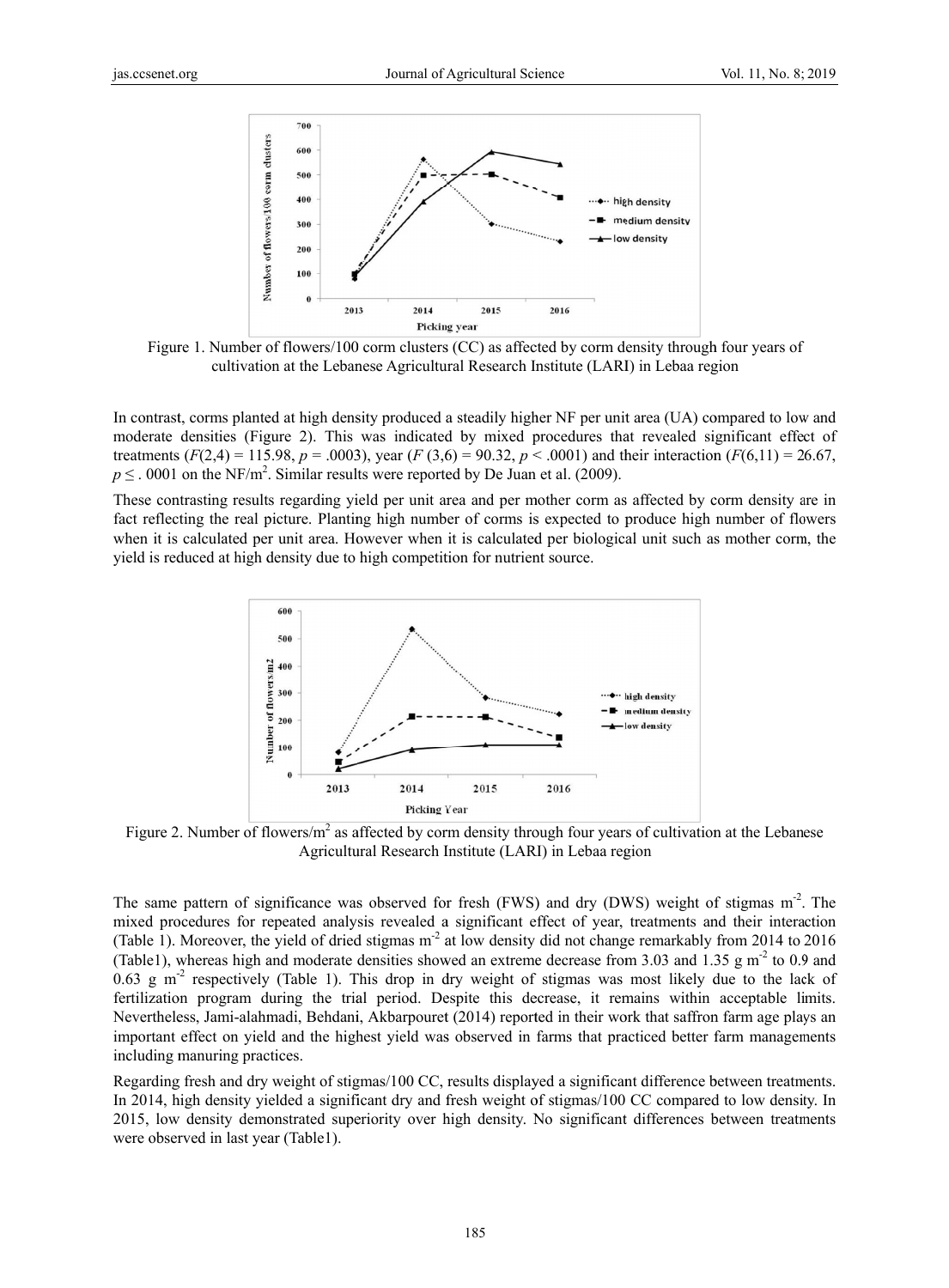The mixed test for repeated analysis showed no significant effect of treatment and year-treatment interaction on fresh and dry weight of single stigma. The values of both parameters were changing over time (year) as shown by the mixed test (Table 1).

The main components determining Saffron quality were analyzed by ISO method. The analysis of variance showed no significant effect of plant density on Crocin, Picrocrocin and Safranal contents (Table 2). These results agree with findings obtained by Koocheki and Seyyedi (2016). According to ISO specification and qualification, the values of three components fell within the first category.

| Table 1. Mean comparisons of Saffron yield attributes (Fresh and dry weight of single stigma-FWSS, DWSS; |  |  |  |  |
|----------------------------------------------------------------------------------------------------------|--|--|--|--|
| Fresh and weight of stigma-FWS, DWS) in different corm densities over three year in Lebaa station        |  |  |  |  |

| Harvest year                  | Corm Density     | FWSS (g) | DWSS(g) | <b>FWS</b>              | <b>DWS</b>              |                        | DWS $(g/m^2)$     |
|-------------------------------|------------------|----------|---------|-------------------------|-------------------------|------------------------|-------------------|
|                               |                  |          |         | $(g/100$ corm clusters) | $(g/100$ corm clusters) | FWS(g/m <sup>2</sup> ) |                   |
| 2014                          | High             | 0.036    | 0.0057  | 20.1a                   | 3.20a                   | 19.00a                 | 3.03a             |
|                               | Medium           | 0.038    | 0.0061  | 17.0ab                  | 2.89ab                  | 8.39b                  | 1.35 <sub>b</sub> |
|                               | Low              | 0.036    | 0.0059  | 14.2b                   | 2.28b                   | 3.31c                  | 0.53c             |
|                               | $\boldsymbol{P}$ | .53      | .18     | .02                     | .03                     | $-.0001$               | $-.0001$          |
|                               | $\eta^2$         | .19      | .43     | .75                     | .75                     | .97                    | .96               |
| 2015                          | High             | 0.029    | 0.0053  | 8.7b                    | 1.59b                   | 8.18a                  | 1.49a             |
|                               | Medium           | 0.021    | 0.0051  | 15.1a                   | 2.64ab                  | 6.41ab                 | 1.12ab            |
|                               | Low              | 0.029    | 0.0052  | 17.2a                   | 3.10a                   | 4.00b                  | 0.72 <sub>b</sub> |
|                               | $\boldsymbol{P}$ | .50      | .76     | .02                     | .02                     | .01                    | .01               |
|                               | $\eta^2$         | .20      | .09     | .75                     | .72                     | .77                    | .77               |
| 2016                          | High             | 0.021    | 0.0039  | 5                       | 0.95                    | 4.77                   | 0.90              |
|                               | Medium           | 0.022    | 0.0044  | 7.4                     | 1.31                    | 4.06                   | 0.79              |
|                               | Low              | 0.021    | 0.0041  | 9.7                     | 1.50                    | 2.80                   | 0.55              |
|                               | $\boldsymbol{P}$ | .67      | .47     | .08                     | .23                     | .13                    | .19               |
|                               | $\eta^2$         | .12      | .22     | .70                     | .26                     | .63                    | .56               |
| Repeated analysis of variance |                  |          |         |                         |                         |                        |                   |
| Trt                           | P                | .76      | .28     | .22                     | .15                     | .001                   | .001              |
| Year                          | P                | .01      | .003    | .005                    | .009                    | 0.002                  | .003              |
| Trt*year                      | P                | .45      | .52     | .03                     | .002                    | .0003                  | .001              |

Table 2. Moisture content and qualitative parameters of air dried saffron stigmas as affected by corm density

| Corm Density | Moisture content $(\% )$ | Crocin $(A_{1cm}^{1\%} 440 \text{ nm})$ | Picrocrocin $(A_{1cm}^{1\%} 257$ nm) | Safranal $(A_{1cm}^{1\%} 330$ nm) |
|--------------|--------------------------|-----------------------------------------|--------------------------------------|-----------------------------------|
| High         | 9.3                      | 266.6                                   | 93.0                                 | 40.6                              |
| Medium       | 9.4                      | 267.4                                   | 99.1                                 | 42.6                              |
| Low          | 12.3                     | 260.5                                   | 91.1                                 | 46.8                              |
| Anova        |                          |                                         |                                      |                                   |
| Df           | 2,6                      | 2,6                                     | 2,6                                  | 2,6                               |
|              | .45                      | .96                                     | .84                                  | .92                               |
|              | .23                      | .01                                     | .06                                  | 0.03                              |

#### **4. Conclusion**

According to our results, corm density affected the main yield parameters differently with respect to unit area and 100 corm clusters. High density decreased the potential of mother corm to produce high yield after several years of cultivation in contrast to low density which showed a promising result in increasing the number of flowers and other yield parameters. Therefore, planting 20 corms m<sup>-2</sup> instead of 100 will reduce corm cost and maintain an acceptable yield over several years.

# **Reference**

Alonso Diaz-Marta, G. L., Arghittu, A., Astrka, K., Petza, T., Cilloco, M. T., & Corona, G. (2006). *Saffron in Europe Problems and Strategies for improving the quality and strengthen competitiveness*. Annex White Book.

Andabjadid, S. S., Eslam, B. P., Bakhtavari, A. R. S., & Mohammadi, H. (2015). Effects of corm size and plant density on Saffron (*Crocus sativus* L.) yield and its components. *International Journal of Agronomy and Agricultural Research, 6*(3), 20-26.